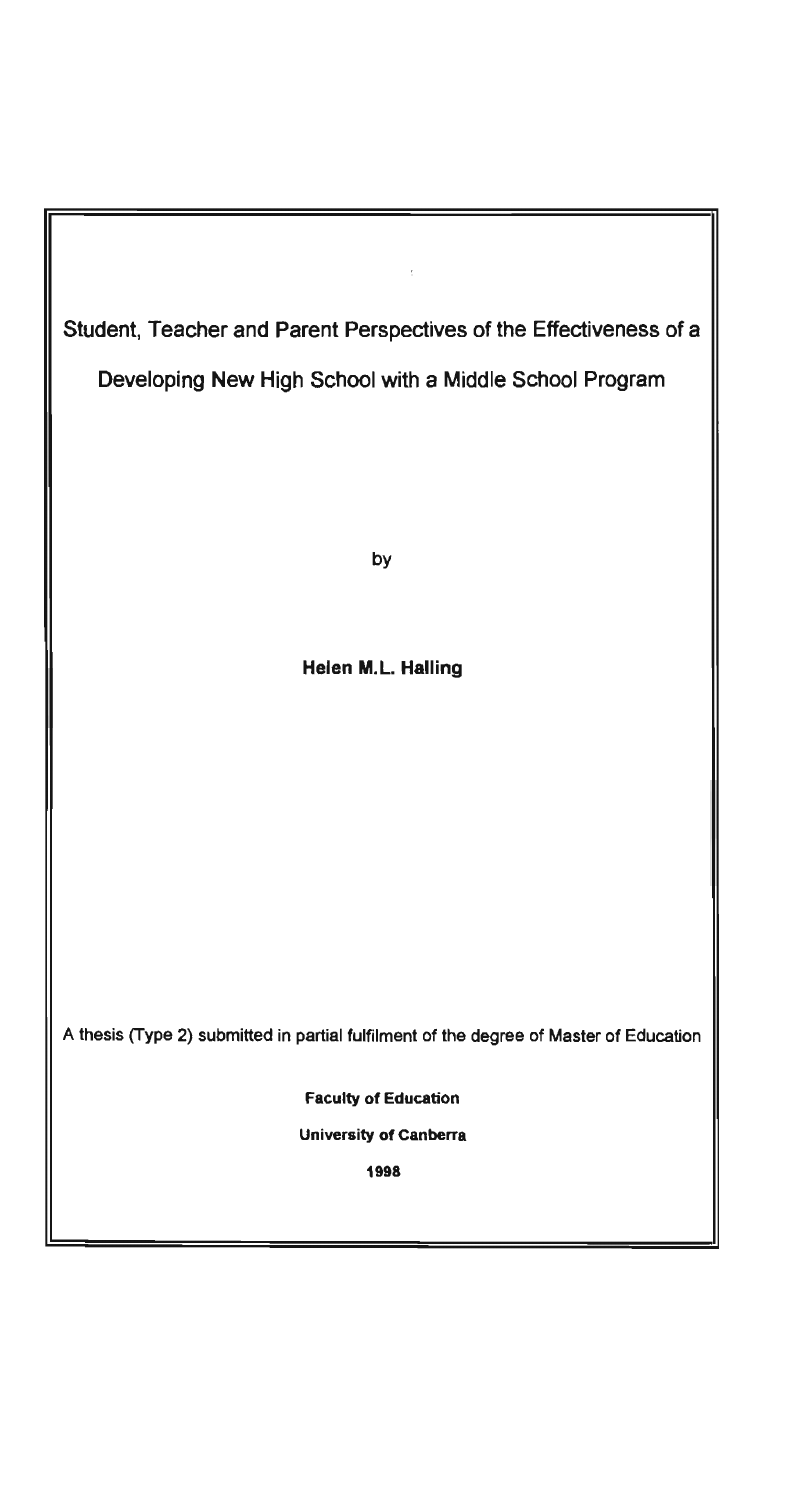The tears are useless, I know; But somewhere, far back In my mind, I cry anyway.

From Untitled by *Jeremy Patrick Murphy* (Year 8 Student) Excerpted from 1989 RAINBOW COLLECTION: Stories and Poetry by Young People. Young Writer's Contest Foundation, Virginia, USA.

 $\bar{.}$ 

 $\ddot{\phantom{a}}$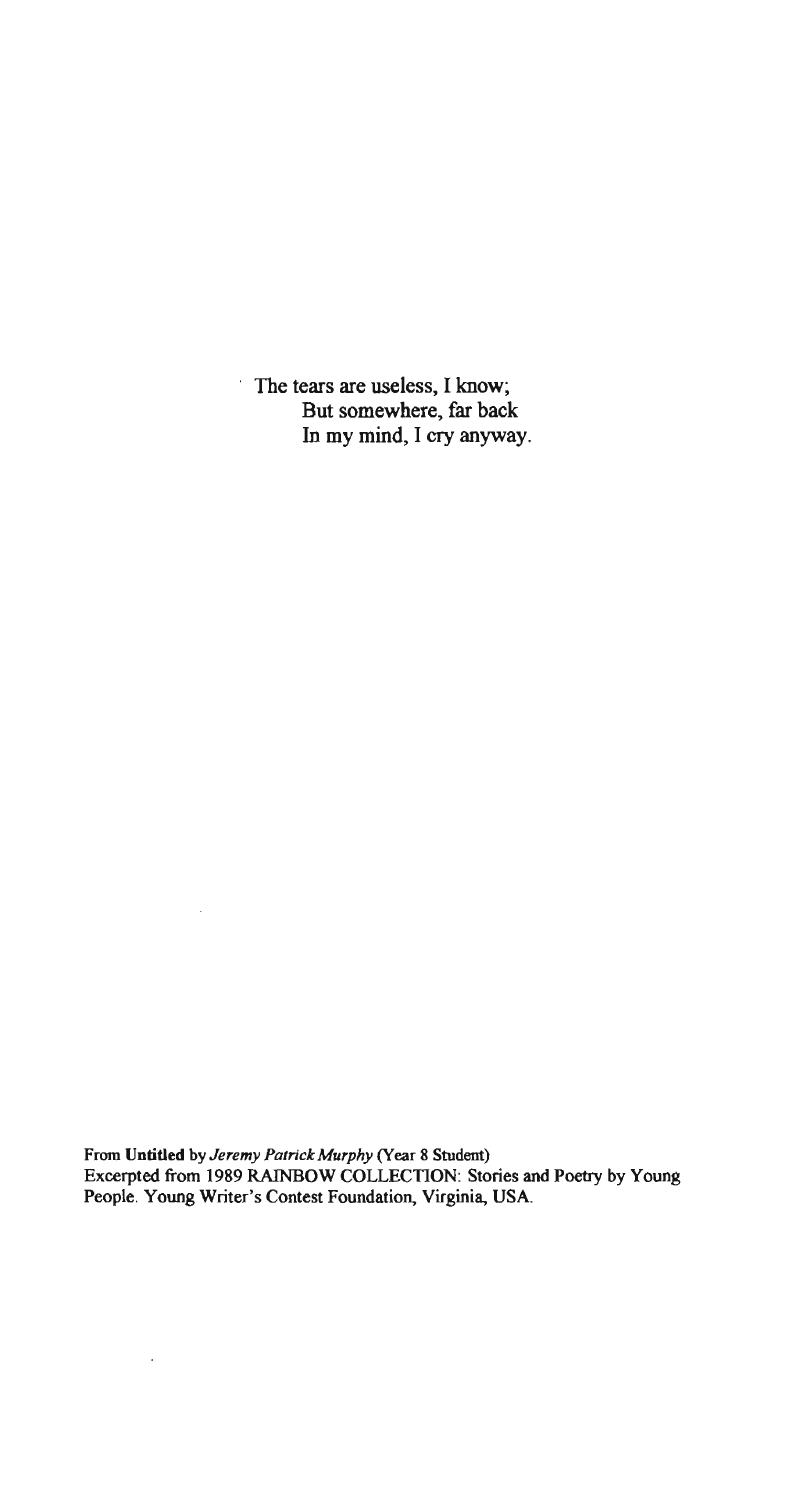### ACKNOWLEDGMENTS

I would like to acknowledge the help and assistance given to me by a number of people during the course of this study.

Firstly I would like to thank my thesis supervisor Dr. Mike Gaffney for his invaluable help, constant encouragement, positive talk and unfailing patience. I often marvelled at the sense he made out of some of my most primary jottings and the way he kept the big picture fumly in view as he counselled me about the details.

I wish to thank the staff, parents and students at Lanyon High School, especially, but not exclusively those that completed my questionnaires and particularly those who gave me constant encouragement and faith. I need to recognise the Principal, Barry Woolacott for the vision, courage and leadership to conceive of such a magnificent school and turn that concept into a successful reality.

Thanks to Christine Owen, for agreeing to read and critique the thesis in its 'almost finished' state. Thank you for completing the task and for the helpful and constructive feedback. Thanks also to Trish Rushton who volunteered for the task and seemed to enjoy it; thanks for your suggestions.

Finally, my family deserve a huge thank you for tolerating the sighs and stresses and for never letting me lose sight of the light that ever burned at the end of the tunnel; especially Gavin, my husband for his wise words and logic.

i.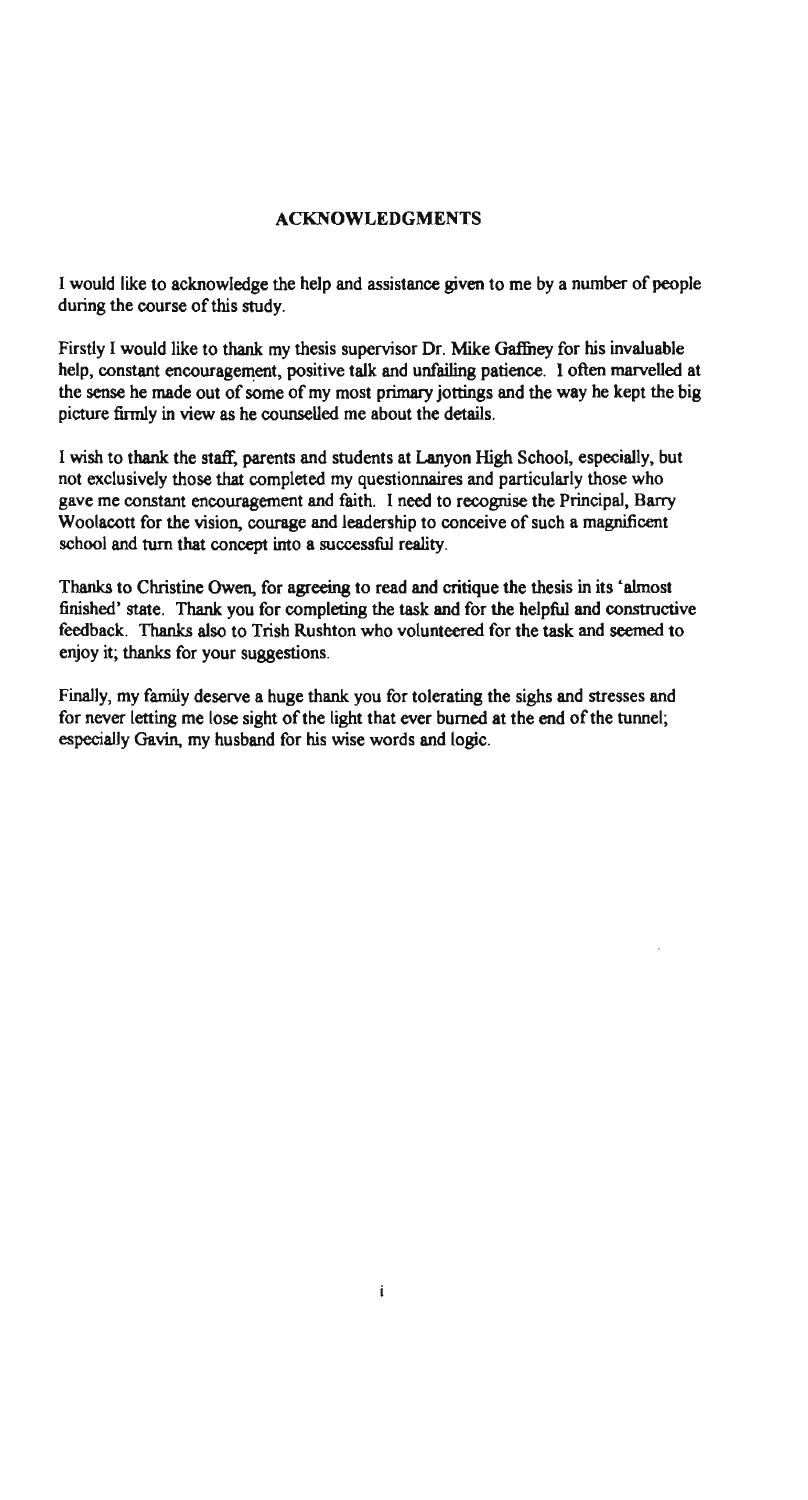#### ABSTRACT

This study looks at the developing culture in a brand new high school set up using middle schooling strategies and structures. The study takes place during the second year of the school's existence focusing on parents and students who made up the fist intake, and the full complement of staff.

The literature review was bifold examining writing about middle schooling and about culture. The review of middle schooling looks at some major studies of education for young adolescents and then at various structural and strategic initiatives to better cater for the needs of those young people. The view of writings about culture looks at defining culture then organisational and corporate culture and the process of creating culture in a new school.

The three groups mentioned; parents, students and teachers were given questionnaires to complete and then a follow up questionnaire was completed by some. The first of these questionnaires asked about respondents' ideal school and then their perceptions of the reality at Lanyon High School using a Likert scale with directed response questions. Some open questions about values at the school were also included. The second questionnaire looked at the school culture with a series of open questions focusing on ceremonies, rituals, celebrations and metaphors about the school, the staff and the students.

Questions about the ideal school and perceptions at Lanyon focused around twenty themes relating to culture and to middle schooling. Percentage responses to these twenty sets of questions were calculated and then results tabulated and graphed. Appropriate responses from the open ended questions was also included under each of the twenty themes. These results were interpreted with reference to the literature review again focusing around the twenty themes.

The findings have implications for those establishing new schools to cater for the 9-13 age range and for those in existing schools who wish to better cater for this age of students and reduce the trauma of the primary to secondary school transition.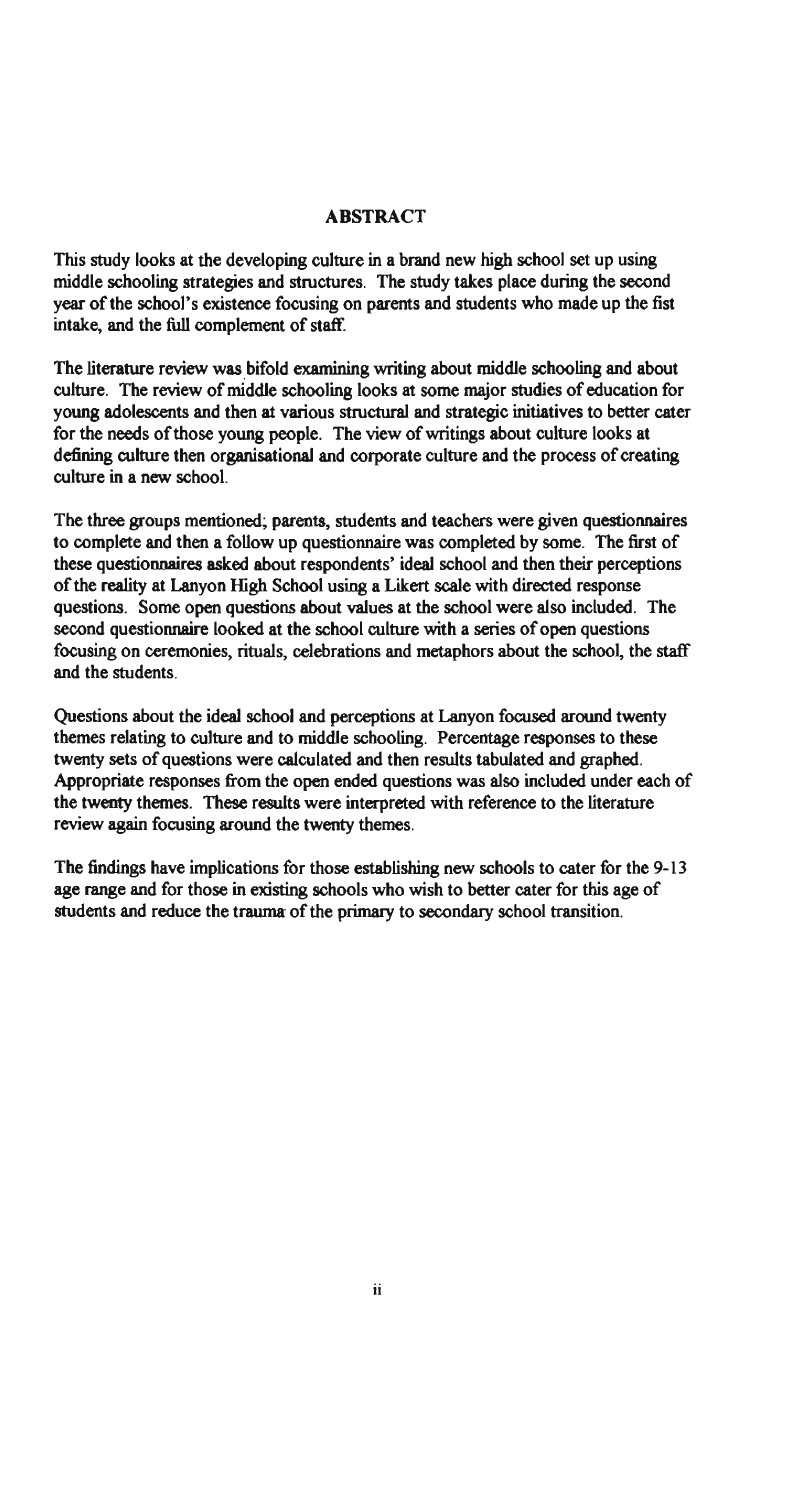# TABLE OF CONTENTS

| <b>Chapter 2</b> |                                                                   |  |
|------------------|-------------------------------------------------------------------|--|
|                  |                                                                   |  |
|                  |                                                                   |  |
|                  |                                                                   |  |
|                  | South Australian Study - Junior Secondary Review  15              |  |
|                  | Turning Points: Preparing American Youth for the 21 <sup>st</sup> |  |
|                  |                                                                   |  |
|                  | In the Middle: Schooling for Young Adolescents 20                 |  |
|                  | From Alienation to Engagement - Opportunities for                 |  |
|                  |                                                                   |  |
|                  |                                                                   |  |
|                  |                                                                   |  |
|                  |                                                                   |  |
|                  |                                                                   |  |
|                  |                                                                   |  |
|                  |                                                                   |  |
|                  |                                                                   |  |
|                  | Recapping of Major Themes on Middle Schooling 39                  |  |
|                  |                                                                   |  |
|                  |                                                                   |  |
|                  |                                                                   |  |
|                  |                                                                   |  |
|                  | Creating School Culture - New Schools 47                          |  |
|                  |                                                                   |  |
|                  |                                                                   |  |
|                  |                                                                   |  |
|                  | Implications for Leading and Managing a School 60                 |  |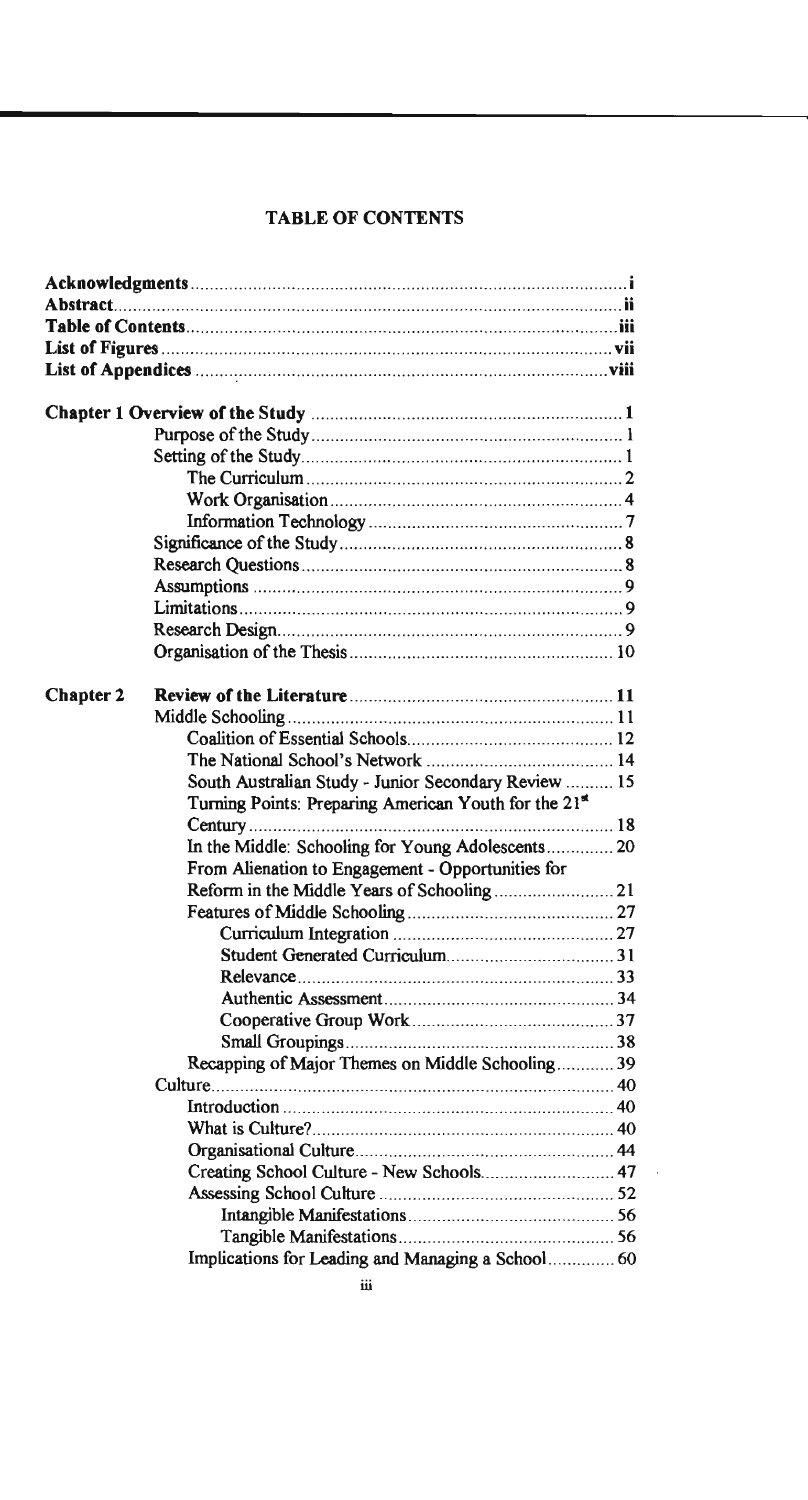| Chapter 3        |                                                              |  |
|------------------|--------------------------------------------------------------|--|
|                  |                                                              |  |
|                  |                                                              |  |
|                  | Model for Developing Culture in Middle Schooling 66          |  |
|                  | Model for Establishing Middle School Effectiveness 68        |  |
|                  |                                                              |  |
| <b>Chapter 4</b> |                                                              |  |
|                  |                                                              |  |
|                  |                                                              |  |
|                  |                                                              |  |
|                  |                                                              |  |
|                  |                                                              |  |
|                  |                                                              |  |
|                  |                                                              |  |
|                  |                                                              |  |
|                  |                                                              |  |
|                  |                                                              |  |
| <b>Chapter 5</b> |                                                              |  |
|                  |                                                              |  |
|                  |                                                              |  |
|                  |                                                              |  |
|                  | Outcomes Based Assessment versus Criterion Referenced        |  |
|                  |                                                              |  |
|                  |                                                              |  |
|                  |                                                              |  |
|                  | Cooperative Group Work/Table Teams for Students 112          |  |
|                  |                                                              |  |
|                  |                                                              |  |
|                  |                                                              |  |
|                  |                                                              |  |
|                  |                                                              |  |
|                  |                                                              |  |
|                  |                                                              |  |
|                  |                                                              |  |
|                  |                                                              |  |
|                  |                                                              |  |
|                  | <b>Outcomes Based Reporting or Criterion Referenced</b>      |  |
|                  |                                                              |  |
|                  | Learning Facts or Learning Information Retrieval Skills  163 |  |
|                  | Dividing the Student Population into Smaller Groupings 166   |  |
|                  |                                                              |  |
| <b>Chapter 6</b> |                                                              |  |
|                  |                                                              |  |
|                  |                                                              |  |
|                  |                                                              |  |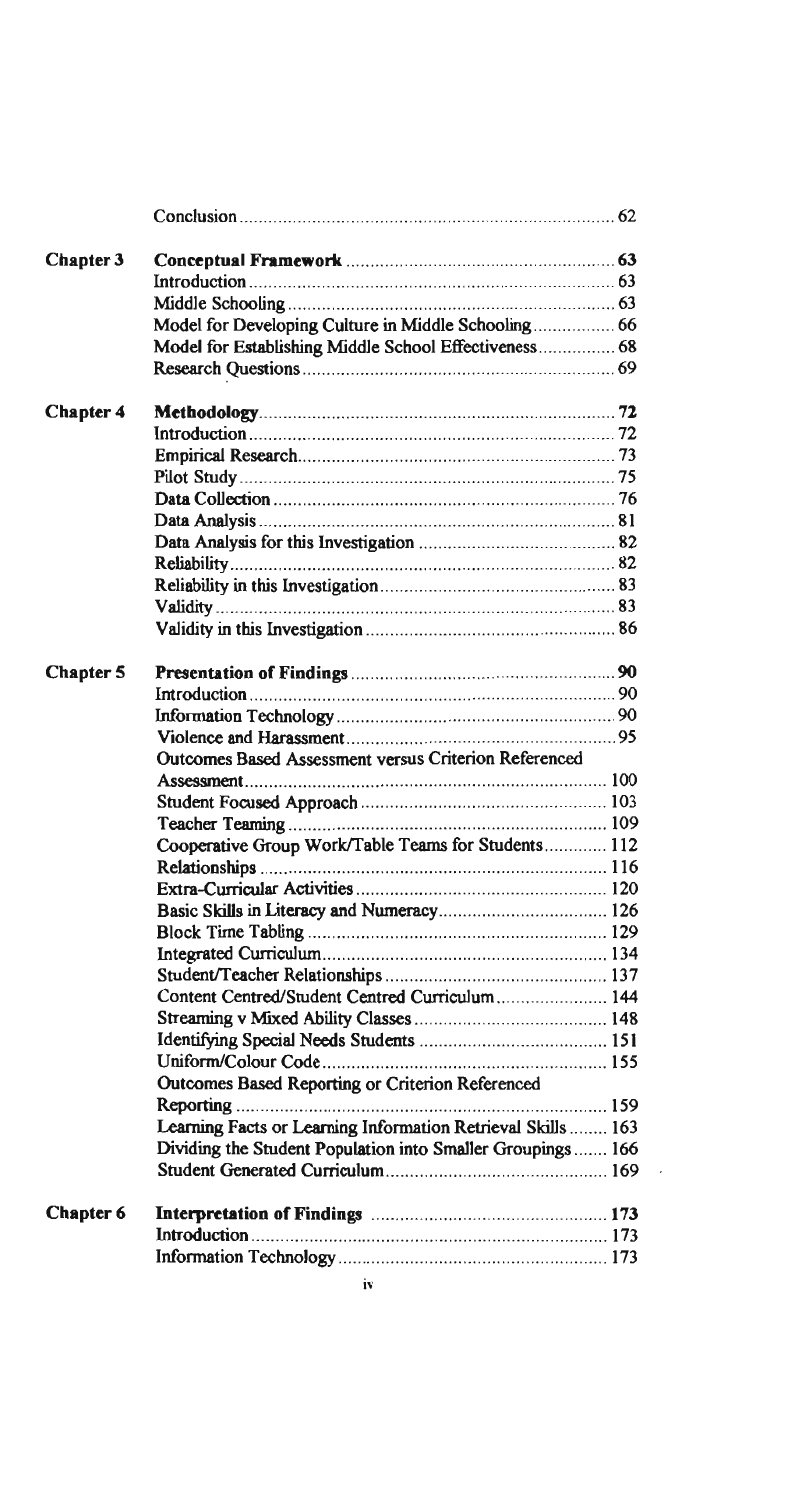|           | Outcomes Based Assessment versus Criterion Referenced                                                                  |     |
|-----------|------------------------------------------------------------------------------------------------------------------------|-----|
|           |                                                                                                                        |     |
|           |                                                                                                                        |     |
|           |                                                                                                                        |     |
|           | Cooperative Group Work/Table Teams for Students 182                                                                    |     |
|           |                                                                                                                        |     |
|           |                                                                                                                        |     |
|           |                                                                                                                        |     |
|           |                                                                                                                        |     |
|           |                                                                                                                        |     |
|           |                                                                                                                        |     |
|           | Content Centred/Student Centred Curriculum 196                                                                         |     |
|           |                                                                                                                        |     |
|           |                                                                                                                        |     |
|           |                                                                                                                        |     |
|           | Outcomes Based Reporting or Criterion Referenced                                                                       |     |
|           |                                                                                                                        |     |
|           | Learning Facts or Learning Information Retrieval Skills  206                                                           |     |
|           | Dividing the Student Population into Smaller Groupings  208                                                            |     |
|           |                                                                                                                        |     |
|           |                                                                                                                        |     |
| Chapter 7 | <b>Summary, Conclusions and Implications for Practice</b>                                                              |     |
|           |                                                                                                                        |     |
|           |                                                                                                                        |     |
|           | Areas where Lanyon is most clearly seen as a model                                                                     |     |
|           | middle school which matches the community                                                                              |     |
|           |                                                                                                                        |     |
|           | Areas where Lanyon is most clearly seen as a model                                                                     |     |
|           | middle school beyond the expectations for the                                                                          |     |
|           |                                                                                                                        | 217 |
|           |                                                                                                                        |     |
|           | Areas where Lanyon is operating as a model middle school<br>and the community has inconclusive opinions about an ideal |     |
|           | $\mathbf{school}$                                                                                                      | 217 |
|           | Areas where the community was mixed in its opinion                                                                     |     |
|           | about how effectively Lanyon was operating as a model                                                                  |     |
|           |                                                                                                                        |     |
|           |                                                                                                                        |     |
|           | Areas where Lanyon is operating as a model middle                                                                      |     |
|           | school and sections of the community have other desires                                                                |     |
|           |                                                                                                                        |     |
|           |                                                                                                                        |     |
|           |                                                                                                                        |     |
|           |                                                                                                                        |     |
|           | Fostering Community Understanding 222                                                                                  |     |
|           |                                                                                                                        |     |
|           |                                                                                                                        |     |
|           |                                                                                                                        |     |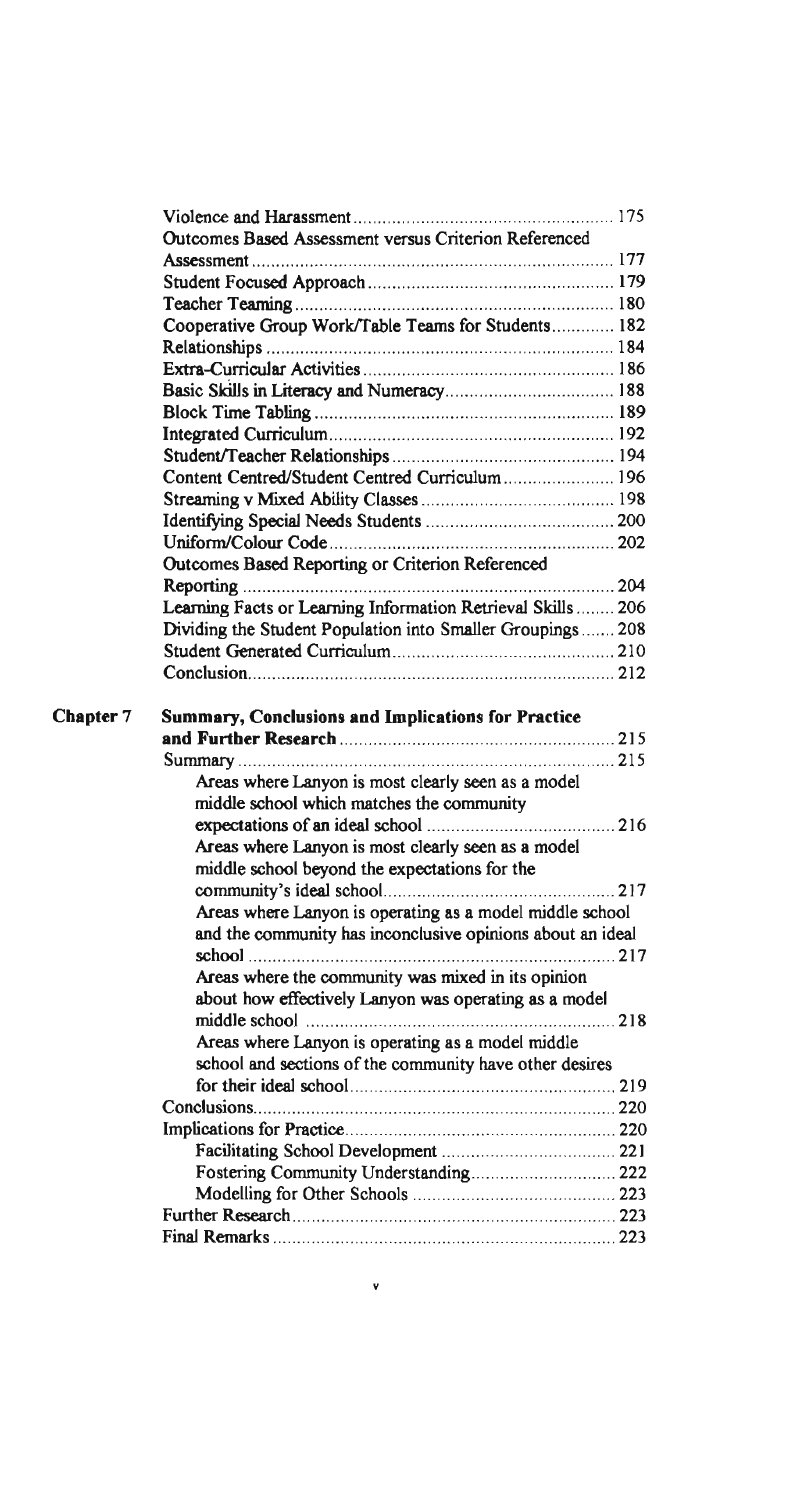| <b>Bibliography</b> |                                                         |  |
|---------------------|---------------------------------------------------------|--|
| <b>Appendices</b>   |                                                         |  |
|                     |                                                         |  |
|                     |                                                         |  |
|                     |                                                         |  |
|                     |                                                         |  |
|                     | Appendix 5 Main Study Graphs of Results Questionnaire 1 |  |
|                     |                                                         |  |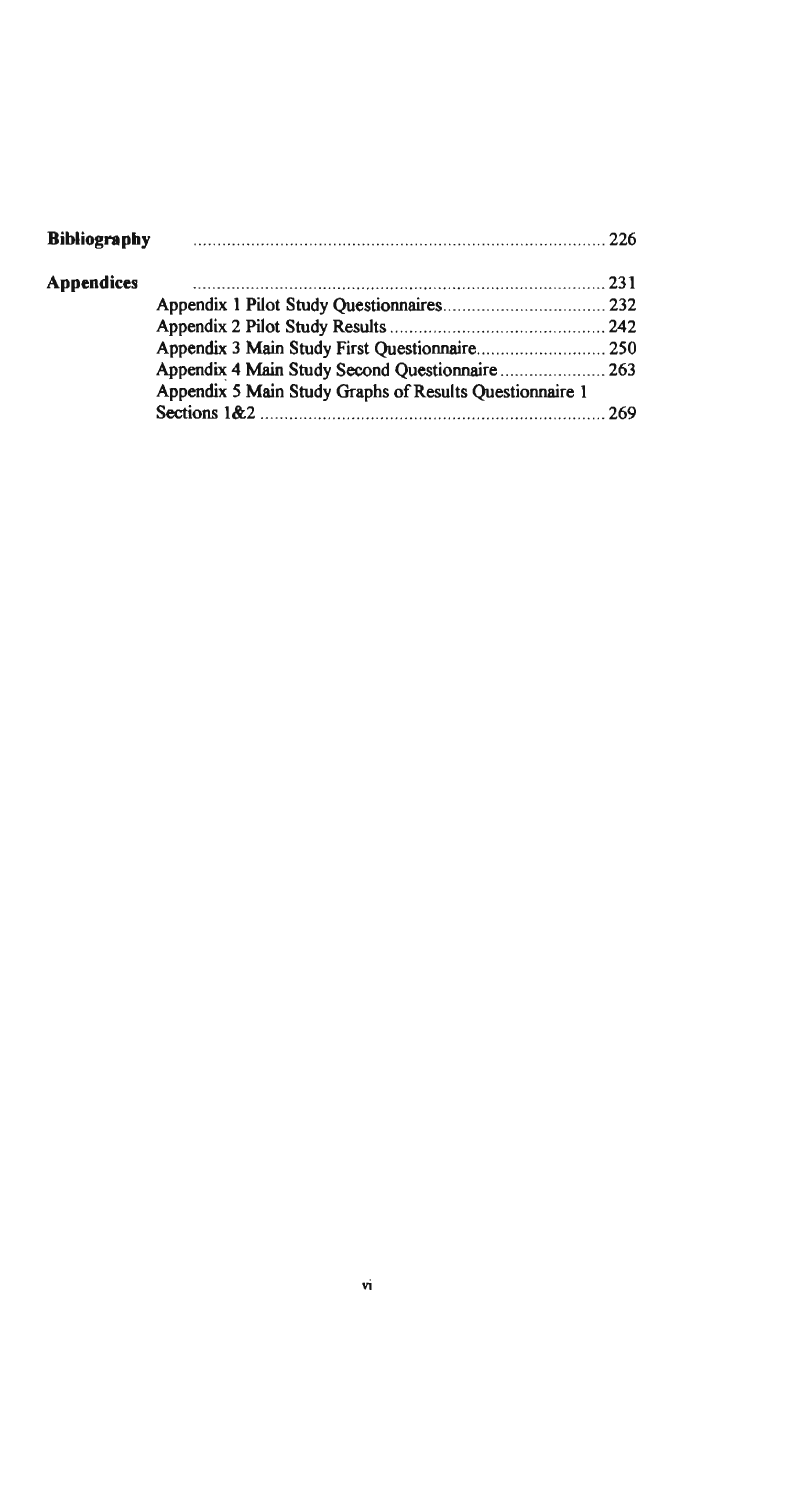# LIST OF FIGURES

| <b>Figure</b> | <b>Title</b>                                                          | Page |
|---------------|-----------------------------------------------------------------------|------|
| Figure 2.1    | Key Directions for the Education of Young Adolescents                 | 17   |
| Figure 2.2    | The Process of Student Generated Curriculum Advocated by Beane        | 33   |
| Figure 2.3    |                                                                       | 45   |
| Figure 2.4    | Conceptual Framework for Assessing and Developing School Culture      | 55   |
| Figure 3.1    | Identified Themes Within a Structural Framework                       | 67   |
| Figure 3.2    | Three Dimensional Grid. Framework for Establishing Effectiveness of a |      |
|               |                                                                       | 70   |

#### vii

ł,